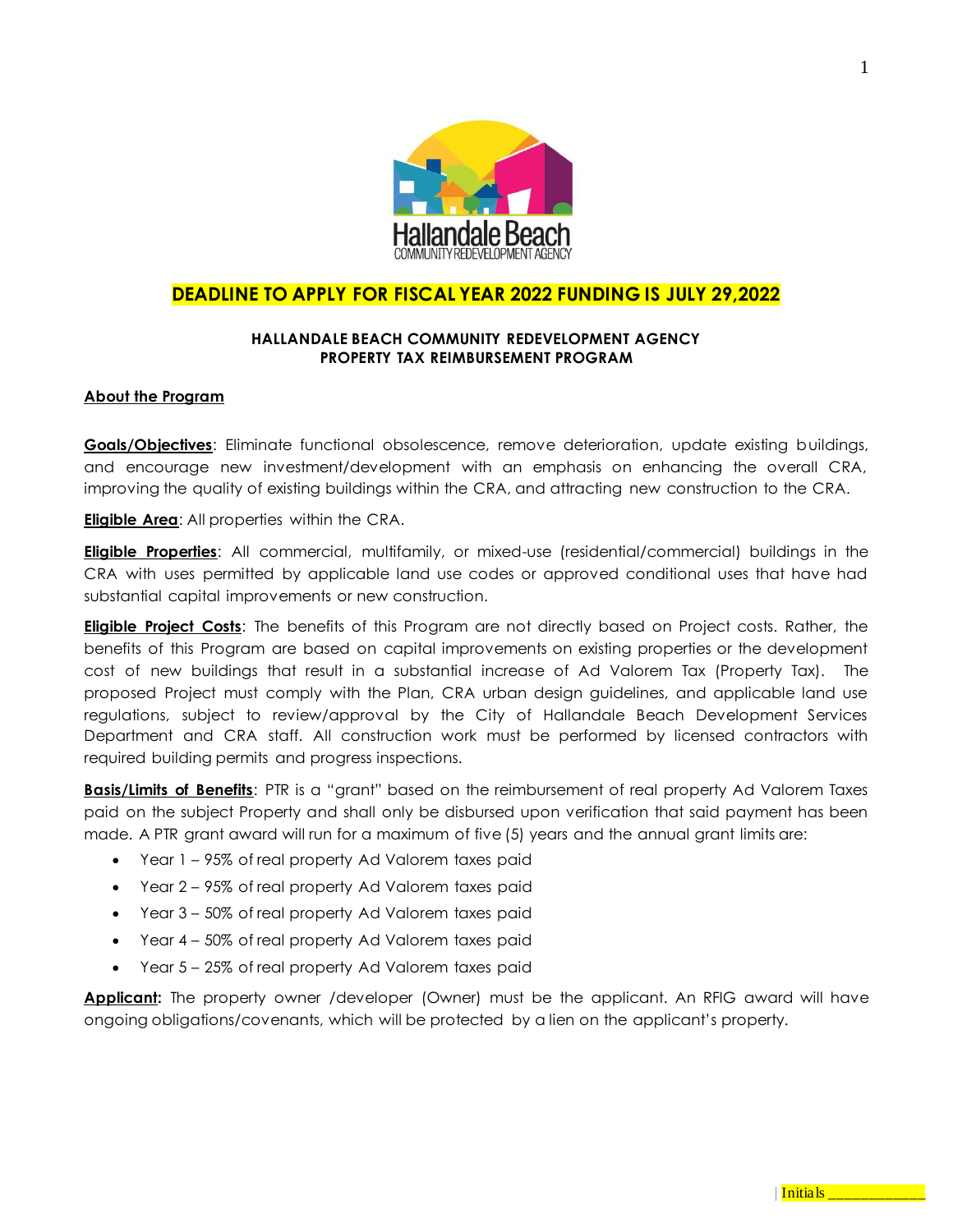#### **Step 1: Application Process**

- a. Schedule an appointment with HBCRA Staff to discuss potential project and make sure it meets Program intent. Please call (954)457-2228.
- b. Submit a completed application with a check for \$250.00 made payable to the City of Hallandale Beach Community Redevelopment Agency for review. Incomplete applications will not be considered for funding until a complete application, and all supporting documents are received by the HBCRA. Applications must be signed by the owner of the property of record.
- c. HBCRA will complete the application review within 30 days of receipt and notify Applicants of any missing information or deficiencies in terms of eligibility for the Program.
- d. Upon determination of completeness and eligibility, CRA Staff will place the Application on the next available CRA Board agenda for consideration. The CRA Board meets monthly on the 3rd Monday of the month in City Commission Chambers.
- e. Applicants not approved may apply again with modifications. A fully executed and accepted Program Grant Agreement between the HBCRA and the Applicant, together with the any applicable legal document (restrictive covenants) shall be executed within 30 days of HBCRA Board approval and shall serve as a Notice to Proceed.
- f. The project must be completed within twenty-four months of Program Agreement execution.
- g. Should project delays arise, it is at the discretion of the CRA Executive Director to grant no more than one six-month extension to the Agreement prior to its expiration. Extensions will not be considered once the Agreement has expired.
- h. Application to this grant program is not a guarantee of funding. Funding is at the sole discretion of the HBCRA Board.
- i. Applicants must submit an original, "hard copy" and electronic copy application with all back up materials to the HBCRA for review and subsequent approval by the HBCRA Board. Applications will be considered on a first-come, first-serve basis.
- j. The HBCRA recommends that Applicants attend the HBCRA Board meeting during which the Board will consider their application in order to answer any questions the CRA Board may have regarding their applications. HBCRA staff will notify the Applicant of the Board approval or denial in writing.

#### **PLEASE READ THE FOLLOWING PRIOR TO APPLICATION SUBMITTAL**

- The application must include **all** of the following items: Photographs of the current condition of site and structures; architectural renderings of proposed developments in color; a detailed outline of all proposed improvements with a cost estimate, and; a Flash drive or other electronic device containing copies of all required documents. If any components of the project pertain to paving, fencing, landscaping, etc., a survey showing the location of work shall also be required.
- The PTR grant applies only to the original applicant, if the property is sold within a 5-year period of time, the new owners will not receive grant funding. Owners of properties that are for sale may not apply for grant funding.
- After approval by the HBCRA Board, the CRA will provide the Applicant with an approved Grant Agreement and legal documents for signature. The property owner shall not begin construction (Grants cannot be applied retroactively for work previously completed) until the Grant Agreement and legal documents is signed by all parties and the Declaration has been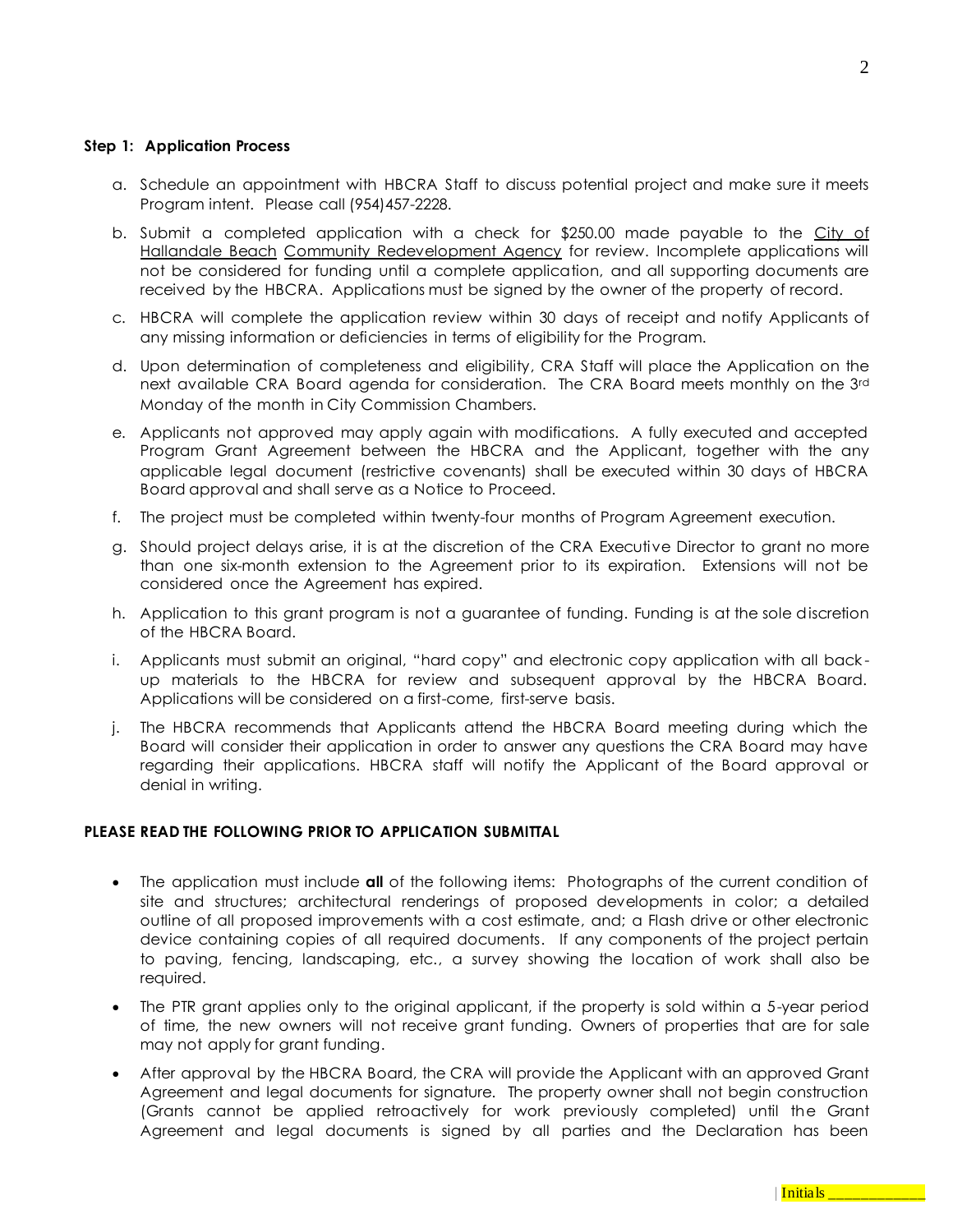recorded in Broward County public records.

- If deemed necessary, the HBCRA reserves the right to have the application and its contents evaluated and analyzed by an outside third party including but not limited to; the proposed business plan, partnership/ownership information with equity positions, mortgage on the property, lease agreements, letter of Intent from lending institution and any other documents provided by the Applicant.
- Property to be improved must not have any delinquent ad valorem taxes, be free of all municipal and county liens, judgments and encumbrances of any kind. This provision can be waived by the HBCRA Board if development plans for the property meet the goals and objectives as set forth by the HBCRA. Upon grant approval, the property must remain free of all municipal and county liens, judgments or encumbrances of any kind under the term of the agreement.

## **Automatic Disqualifications**

- o Is determined that the application does not meet the spirit, intent and/or legal requirements for the grant.
- o A prior grant awarded to the applicant was rescinded.
- o The applicant is currently a party in litigation against the HBCRA and/or City or has threatened litigation against the HBCRA and/or City.
- o Any work done prior to the CRA Board approval does not qualify.
- o Religious organizations or sites being utilized for religious purposes will not be considered for funding, unless the funding will not have as its primary effect the advancing or inhibiting of religion.
- o The applicant has previously defaulted on an any prior grant agreement or other agreement with the HBCRA and/or City.

#### SUBMISSION OF AN APPLICATION IS NOT A GUARANTEE OF FUNDING

It is the responsibility of the Applicant to READ AND UNDERSTAND all aspects of the Grant Program`s Rules/Requirements and Application. NOTICE TO THIRD PARTIES: the grant application program does not create any rights for any parties, including parties that performed work on the project. Nor shall issuance of a grant result in any obligation on the part of the HBCRA to any third party. The HB CRA is not required to verify that entities that have contracted with the Applicant have been paid in full, or that such entities have been paid any subcontractors in full. Applicant`s warranty that all bills related to the Project for which is the Applicant is directly responsible is sufficient assurance for the HBCRA to award grant funding.

I have read completely and understand the program requirements, including the application guidelines and grant reimbursement process.

\_\_\_\_\_\_\_\_\_\_\_\_\_\_\_\_\_\_\_\_\_\_\_\_\_\_\_\_\_\_\_\_\_\_\_\_ Date\_\_\_\_\_\_\_\_\_\_\_\_\_\_\_\_\_\_\_\_\_

Signature

|--|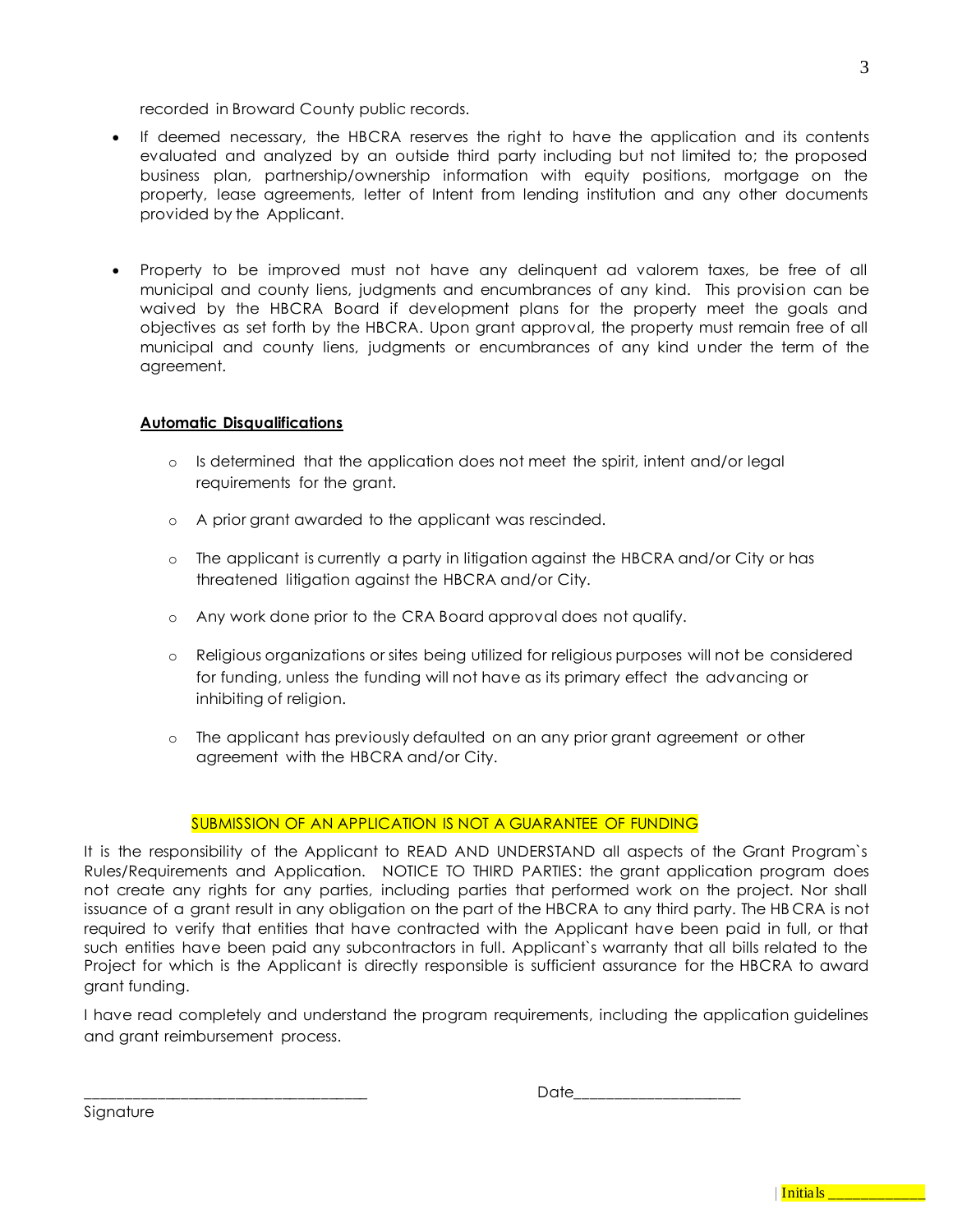Printed Name and Title

\_\_\_\_\_\_\_\_\_\_\_\_\_\_\_\_\_\_\_\_\_\_\_\_\_\_\_\_\_\_\_\_\_\_\_\_

## **HALLANDALE BEACH COMMUNITY REDEVELOPMENT AGENCY**

### **PROPERTY TAX REIMBURSEMENT PROGRAM APPLICATION**

| Date of Application______________                     |            |  |
|-------------------------------------------------------|------------|--|
|                                                       |            |  |
|                                                       |            |  |
|                                                       |            |  |
| Phone: ()                                             | Fax: $( )$ |  |
|                                                       |            |  |
| 4. Does the Applicant own property? _____________ Yes | <b>No</b>  |  |

**5. Indicate the owning entity of the property (i.e. name on property title)**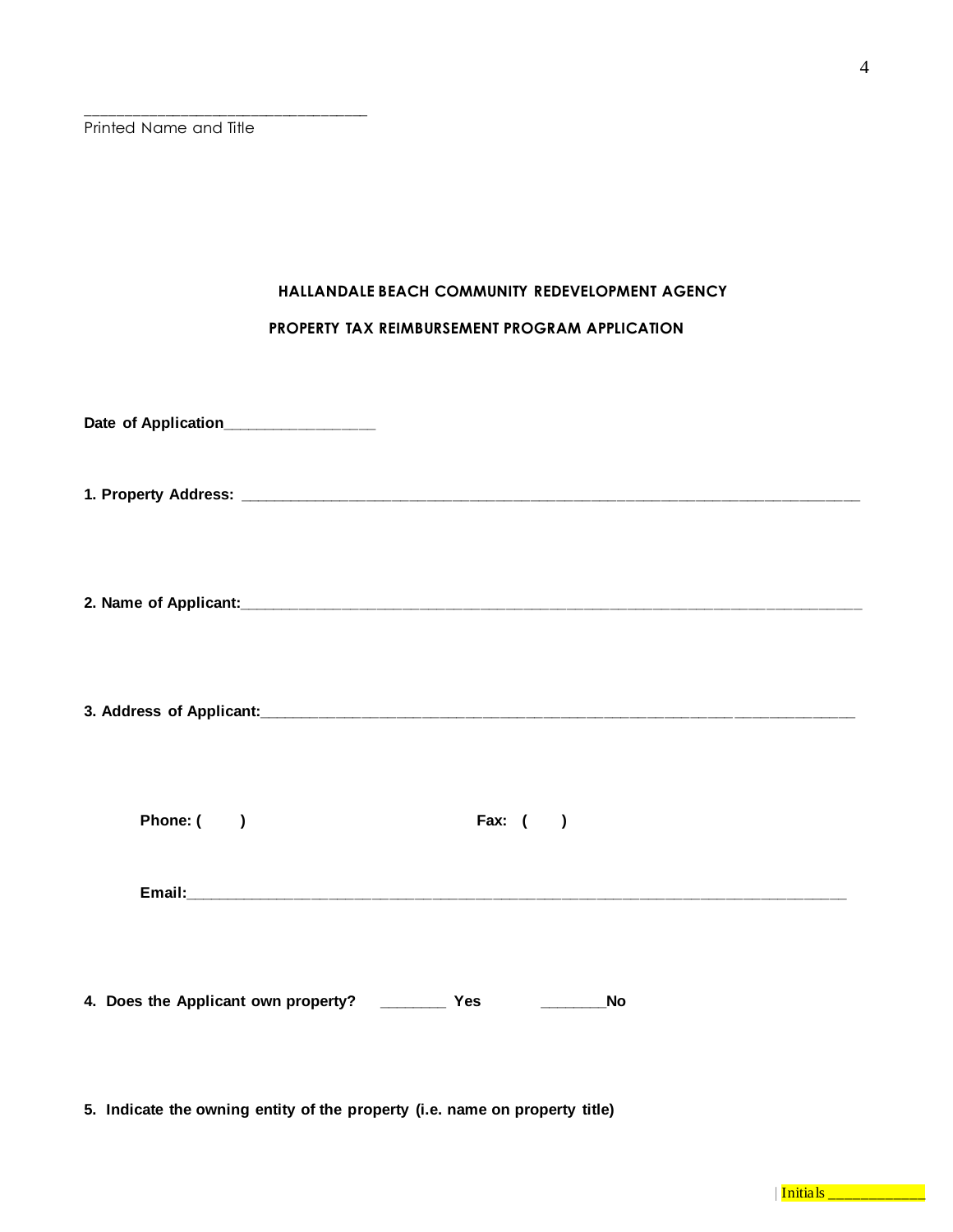**7. Total Project Cost\_\_\_\_\_\_\_\_\_\_\_\_\_\_\_ Total Funding Request\_\_\_\_\_\_\_\_\_\_\_\_\_\_**

**\_\_\_\_\_\_\_\_\_\_\_\_\_\_\_\_\_\_\_\_\_\_\_\_\_\_\_\_\_\_\_\_\_ \_\_\_\_\_\_\_\_\_\_\_\_\_\_\_\_\_\_\_\_\_\_\_\_\_**

**\_\_\_\_\_\_\_\_\_\_\_\_\_\_\_\_\_\_\_\_\_\_\_\_\_\_\_\_\_\_\_\_\_\_\_\_\_\_\_\_\_\_\_\_\_\_\_\_\_\_\_\_\_\_\_\_\_\_\_\_\_\_\_\_\_\_\_\_\_\_\_\_\_\_\_\_\_\_\_\_\_\_\_\_\_\_\_\_\_\_**

**Authorized Representative (Property Owner or Agent):**

**Signature Date**

**Print Name and Title**

**\_\_\_\_\_\_\_\_\_\_\_\_\_\_\_\_\_\_\_\_\_\_\_\_\_\_\_\_\_\_\_\_\_**

*\*If application is signed by authorized agent, please provide proof through notarized letter, articles of incorporation or some other form acceptable to HBCRA legal counsel.*